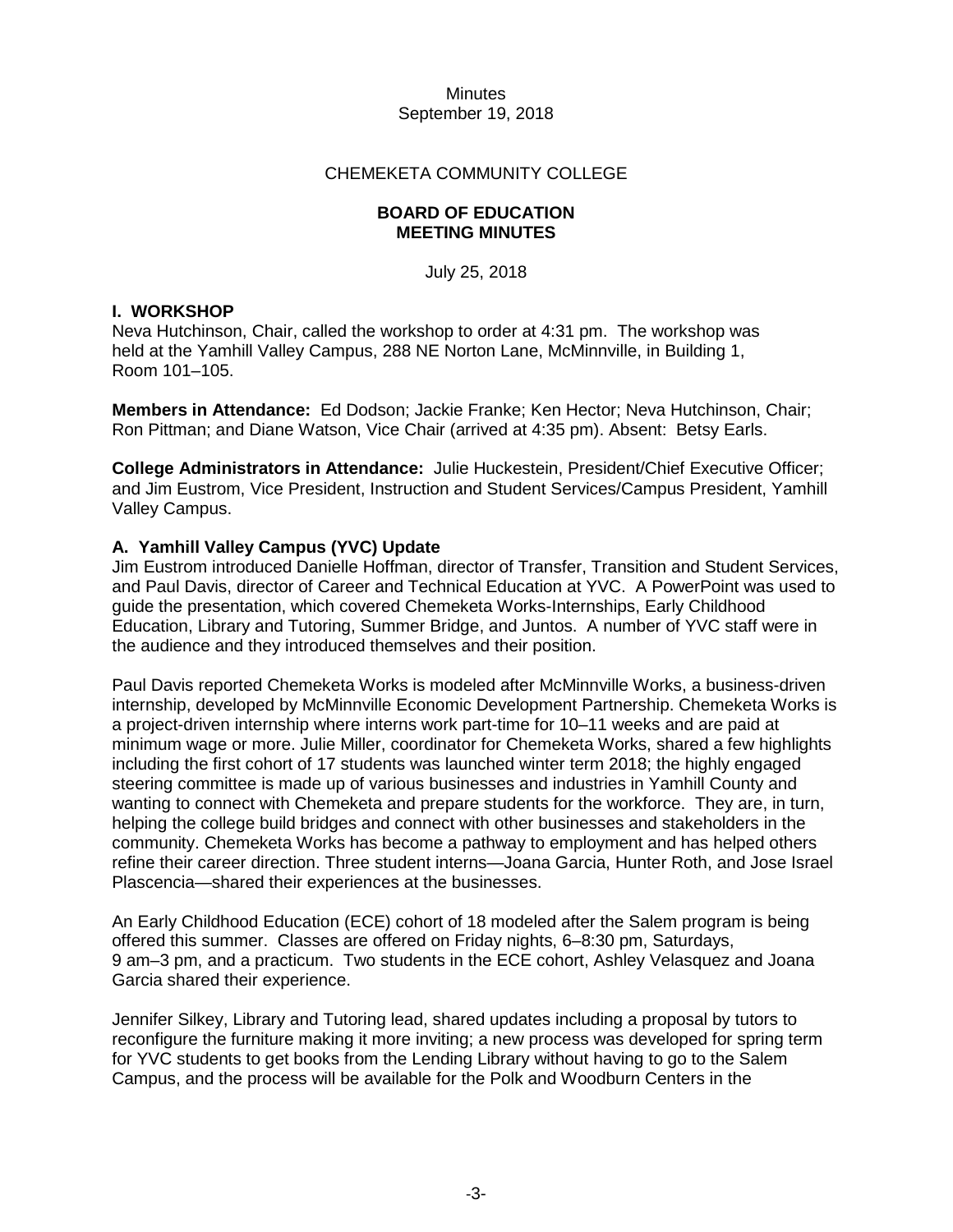Meeting Minutes Board of Education July 25, 2018 Page 2

fall; there are now books in the YVC library, but there is a need for more; embedded tutoring was piloted at YVC where tutors were available in the classroom mainly for labs (math, science, and writing); district-wide tutor training was offered at YVC, as well as study skills workshops and placement test preparation.

Julianna Pilafian, Student Services Specialist, reported the Summer Bridge is going on this week. She gave a brief overview and noted it is funded by a grant for graduating seniors who plan to attend Chemeketa in the fall. It is an intense, four-day, 20-hour program to help students get ready for the fall. Thirty (30) students are participating in sessions on relationship building, instilling a sense of belonging, campus tours, all aspects of financial aid, Chemeketa Foundation scholarships, and education and career exploration.

Another student recruitment activity was reaching out to Dayton middle school students and invited 90 students to YVC so they could be exposed early to college with the message that everyone is college material and that grades matter. In addition to partnering with middle schools, they are working with high school counselors to develop a close relationship and to educate them about College Credit Now and other ways to help prepare their students for college. Julianna's advice is to begin with the end in mind: Find out what the student's dream job is, what education do they need, how can Chemeketa support that goal, and what do they need in high school to prepare them for college.

Jose Garcia, Juntos and Education coordinator at OSU and YVC, shared information on the Juntos program. Jose noted he was in Chemeketa's Outward Bound Program, which had a huge impact on where he is today. Juntos is a partnership program at OSU developed by North Carolina University geared toward first-generation Latinos. The major difference is it brings in families (parents and siblings) and makes them part of the experience, which is missing in the Outward Bound and Aspire programs. Juntos started at YVC in 2015 with Dayton and McMinnville High Schools and two middle schools, Patton and Duniway. Initial conversations are underway to expand to Central High School in Dallas and Woodburn High School. Jose proudly reported they have a 100 percent graduation rate of high school students and 92 percent graduation rate in post-secondary schools.

Jose reviewed the core components of the program, including workshops; monthly family nights with dinner; college visits and programming; and advising, clubs, Hispanic PTAs and summer camps. Some statistics about the Juntos program at YVC were shared, including 160 students and their families were served; 560 completed workshops; there was an average of 15 families per cohort; four college visits were made to Chemeketa Salem, YVC, and Brooks; two middle school STEM camps were hosted by YVC and two high school STEM camps were hosted at OSU; and many parents took interest in GED, English, and citizenship classes at YVC. Lastly, Jose shared a story about Cynthia Gomez, a Juntos student, who was not able to attend the meeting today. However, Jose noted she had a number of challenges in high school, but as a result of Juntos and visiting Chemeketa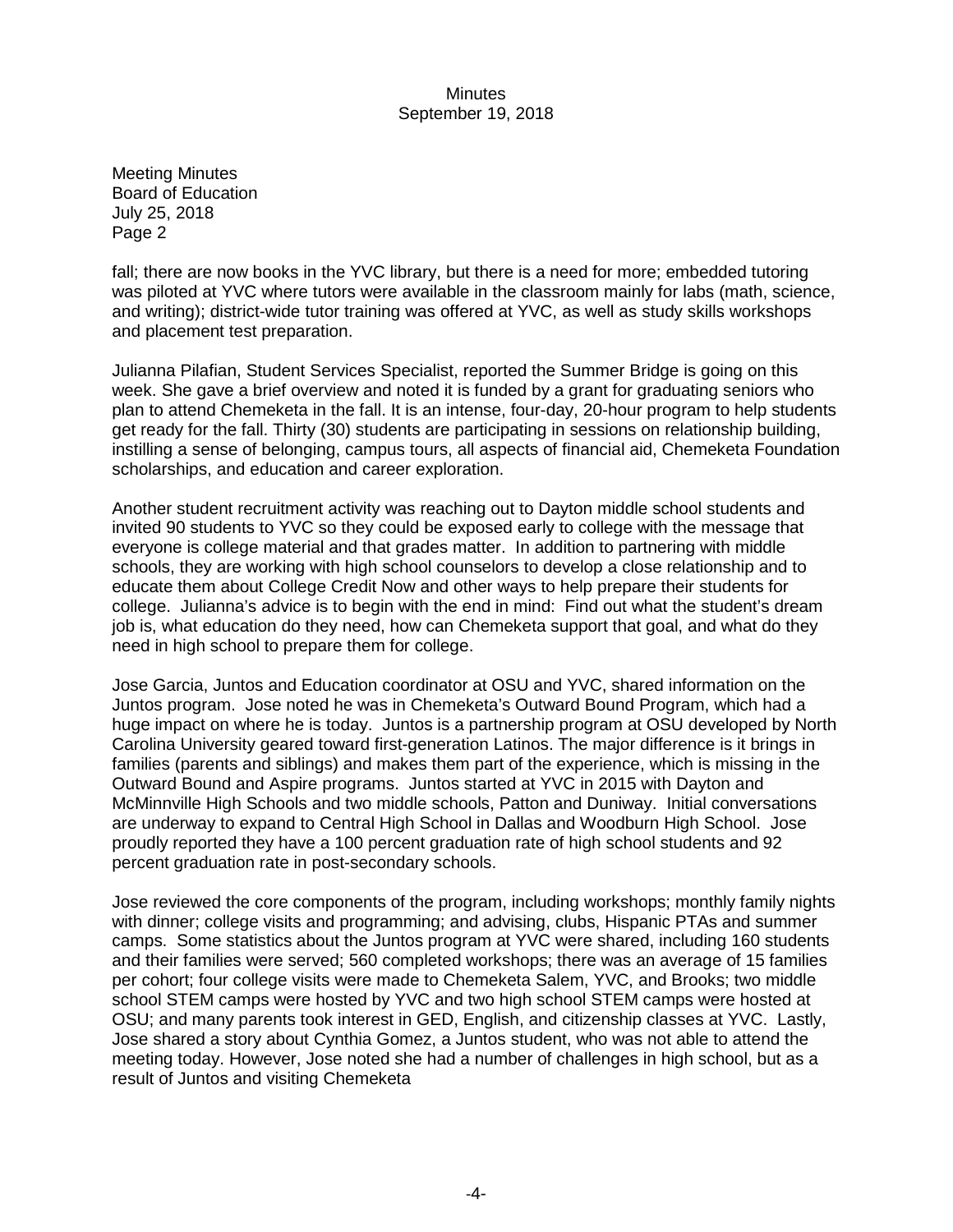Meeting Minutes Board of Education July 25, 2018 Page 3

Brooks Regional Training Center, she developed an interest in criminal justice. Cynthia graduated from high school, enrolled and completed the first year of Chemeketa's law enforcement program, will complete the second year, and plans to transfer to Western Oregon.

Jim Eustrom added that we have talked about students being college ready, but we have turned it around and are becoming a student-ready college, taking students where they are and helping them find their path to be successful. All of these were great examples of reaching out and being a student-ready college. Julie thanked the YVC staff for their presentations and students for sharing their stories.

The workshop ended at 5:20 pm, and a recess was taken.

## **II. A. THERE WAS NO EXECUTIVE SESSION**

Neva Hutchinson, Chair, reconvened the open meeting at 5:30 pm at the Yamhill Valley Campus, 288 NE Norton Lane, McMinnville, in Building 1, Room 106.

**Members in Attendance:** Ed Dodson; Jackie Franke; Ken Hector; Neva Hutchinson, Chair; Ron Pittman; and Diane Watson, Vice Chair. Absent: Betsy Earls.

**College Administrators in Attendance:** Julie Huckestein, President/Chief Executive Officer; and Jim Eustrom, Vice President, Instruction and Student Services/Campus President, Yamhill Valley Campus.

### **II. B. ADMINISTRATION UPDATES**

Updates were shared or discussed with the board on the OCCA Summer Board training debrief; Presidential search; board work session and special board meeting on September 5; ACCT 2019 Associate Committee Interest form; board calendar review, letter from Senators Wyden and Merkley regarding the HSI grant; the Diversity and Equity Officer position; 45<sup>th</sup> Street improvements; marketing bus ads; funding by Marion County for the Diesel program; Keizer library; student-initiated fee policy; nursing differential; agenda preview and quarterly monitoring of board guiding principles.

A recess was taken at 6:45 pm.

### **III. REGULAR SESSION**

## **A. CALL TO ORDER**

Neva Hutchinson, Chair, reconvened the board meeting at 7 pm. The meeting was held at the Yamhill Valley Campus, 288 NE Norton Lane, McMinnville, in Building 1, Room 101–105.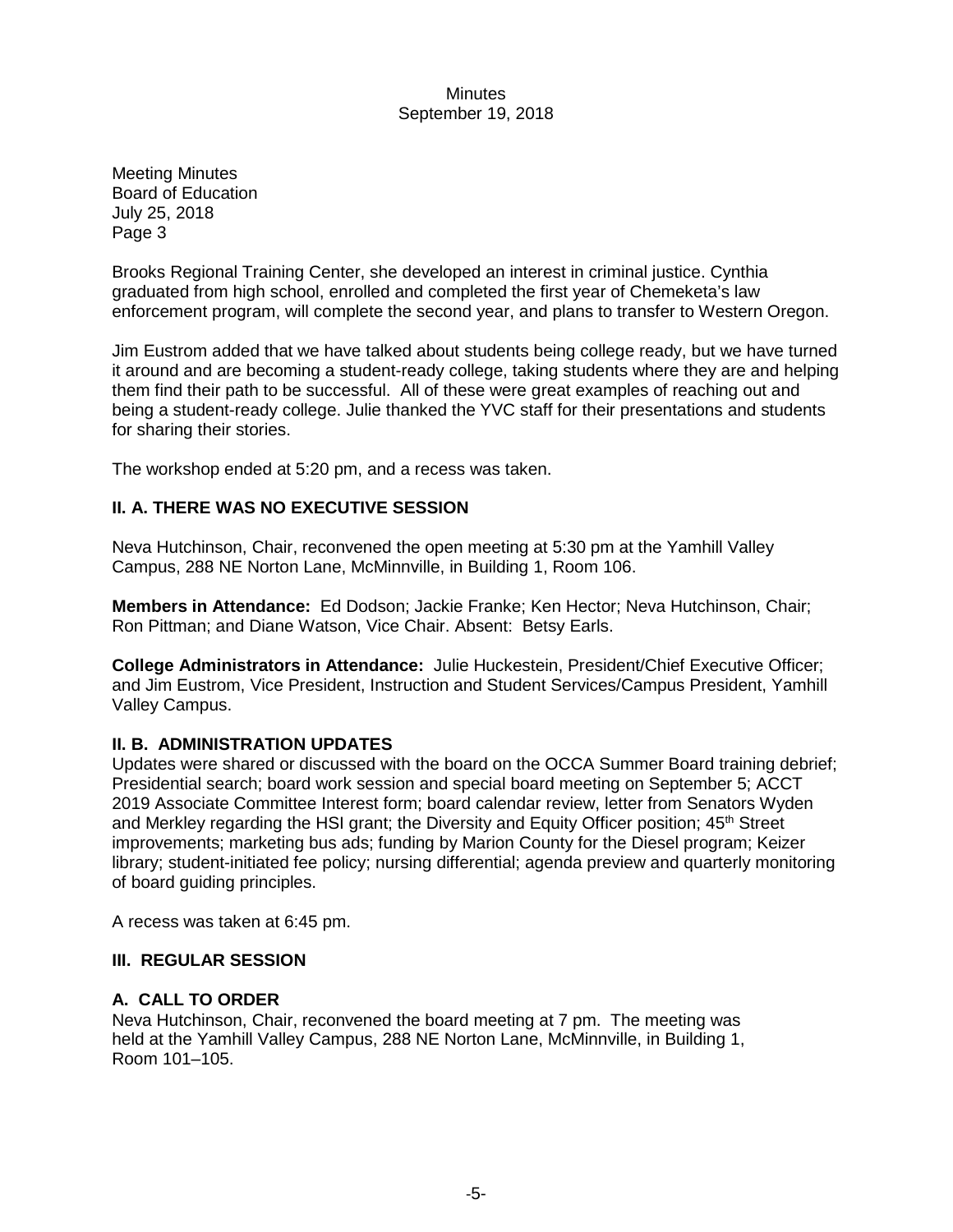Meeting Minutes Board of Education July 25, 2018 Page 4

### **B. PLEDGE OF ALLEGIANCE**

Neva Hutchinson led the group in the Pledge of Allegiance.

## **C. ROLL CALL**

**Members in Attendance:** Ed Dodson; Jackie Franke; Ken Hector; Neva Hutchinson, Chair; Ron Pittman; and Diane Watson, Vice Chair. Absent: Betsy Earls.

**College Administrators in Attendance:** Julie Huckestein, President/Chief Executive Officer; and Jim Eustrom, Vice President, Instruction and Student Services/Campus President, Yamhill Valley Campus.

**Board Representatives in Attendance**: Terry Rohse, Chemeketa Classified Association; and Rory Alvarez, Chemeketa Exempt Association.

Neva Hutchinson presented Ken Hector with a card and gift thanking Ken for serving as board chair for 2017–2018.

## **D. COMMENTS FROM THE AUDIENCE**

None were heard.

### **E. APPROVAL OF MINUTES**

Ken Hector moved and Jackie Franke seconded a motion to approve the minutes of June 20, 2018.

The motion CARRIED.

### **F. REPORTS**

### **Reports from the Associations**

There was no report from the Associated Students of Chemeketa (ASC). The Chemeketa Faculty Association stands as written. Terry Rohse and Rory Alvarez said the classified and exempt reports stand as written.

### **Reports from the College Board of Education**

Ron Pittman had no report.

Ken Hector attended the summer Oregon Community College Association (OCCA) board training in June; the All-Staff Forum; two Silverton Chamber Business Group meetings; a Presidential Search subcommittee meeting; the Diversity and Equity Officer candidate forums; and he participated in an Association of Community College Trustees (ACCT) Public Policy Committee conference call.

Diane Watson attended the OCCA summer board training and the Diversity and Equity Officer candidate forums.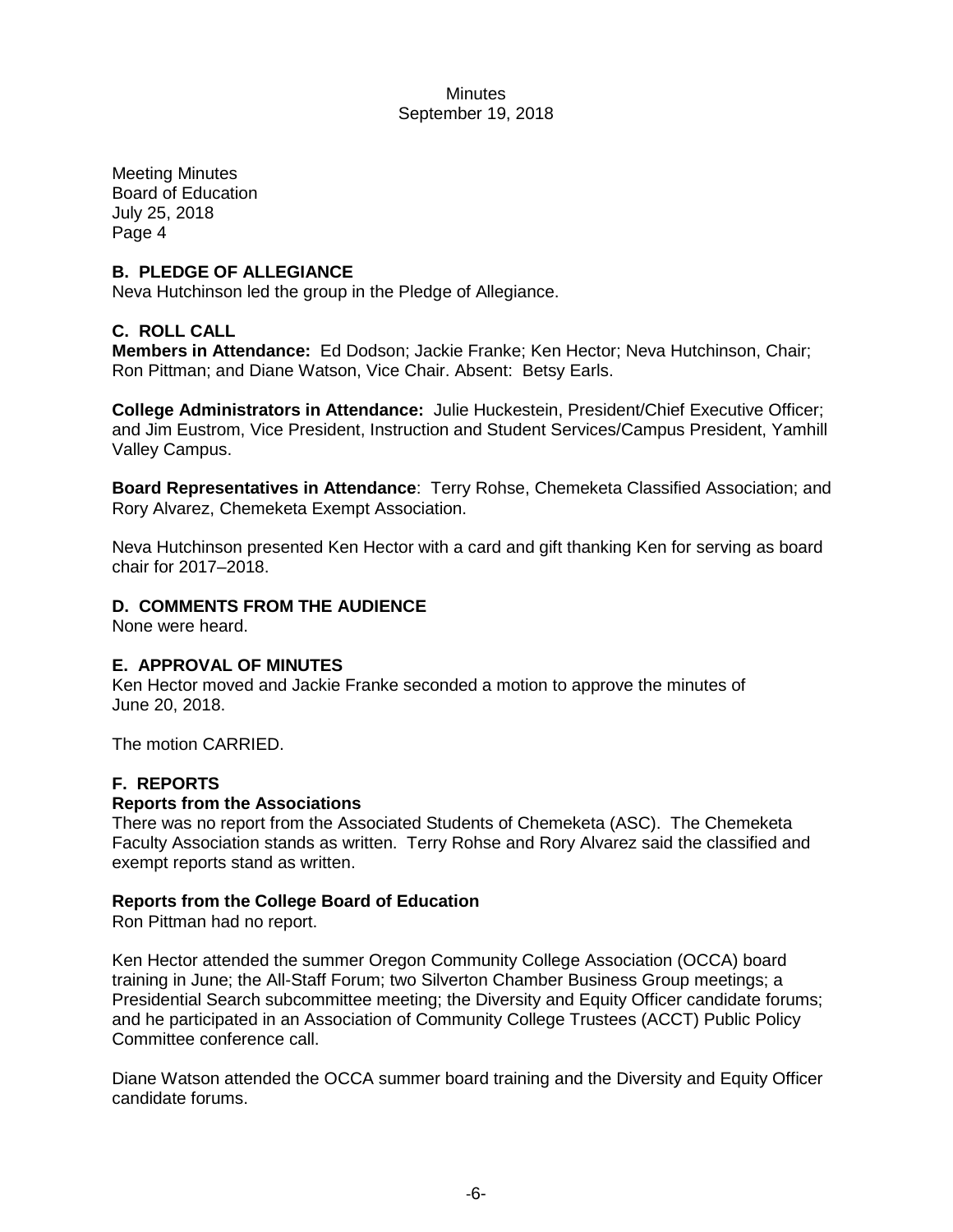Meeting Minutes Board of Education July 25, 2018 Page 5

Jackie Franke attended a Catholic Community Services, "I Work, We Succeed," luncheon and an open house for St. Benedictine Center in Mt. Angel.

Ed Dodson attended the summer Oregon Community College Association (OCCA) board training in June, a Presidential Search subcommittee meeting, and the Diversity and Equity Officer candidate forums.

Neva Hutchinson attended the summer Oregon Community College Association (OCCA) board training in June, a Presidential Search subcommittee meeting, the Diversity and Equity Officer candidate forums, and the All-Staff Forum.

## **Reports from the Administration**

Jim Eustrom reported the 12<sup>th</sup> Council of Student Services Administrators (CSSA) Summer Institute was held at Menucha this year. This organization focuses on growing your own staff to advance into administrative positions. Angela Archer, Joel Gisbert, and Yesica Navarro were Chemeketa's student services representatives among the 36 attendees from around the state. Jim noted that a total of 30 Chemeketa staff have attended this institute and 28 have had promotions or advanced in their careers.

# **G. INFORMATION**

### **2018 Fall Kickoff**

Alice Sprague, director of Human Resources, referred to the calendar in the board folder, and she highlighted some of the events. Kickoff day is Tuesday, September 11, starting at 9 am in the Building 7 gym. Julie will give a welcome, and after the morning session, the Wellness Fair, a grab-and-go lunch, and in the afternoon, a classified and exempt training session, and program/department meetings for faculty. The annual Staff Art show reception will be on Wednesday, September 12.

# **College Policies #1720, Equal Opportunity/Affirmative Action; #1745, Campus Sexual Violence Elimination Act (SaVE); and #7050, College Visitors**

Rebecca Hillyer briefly reviewed three policies. The policies were reviewed by the President's Advisory Council and will be brought back in September for board action.

### **Women's Athletics Cross Country and Long Distance Track**

Cassie Belmodis, athletic director, and David Abderhalden, athletic coordinator, brought forward a proposal for two new potential athletic teams for women as a result of Title IX compliance. Based on the 2014 self-assessment, two areas of concern were comparable facilities, which are currently being addressed with the construction of a softball field, and proportionality of opportunity, specifically for women athletes. At Chemeketa, the number of women students (54 percent) enrolled is higher than the number of male students (46 percent); last year the percentage of female participation was 47 percent. To be in compliance, the college would need to add 14–20 more female athletes. As a result, a women's athletics cross-country team for fall 2019 and a women's athletics long distance track team for spring 2019 were proposed.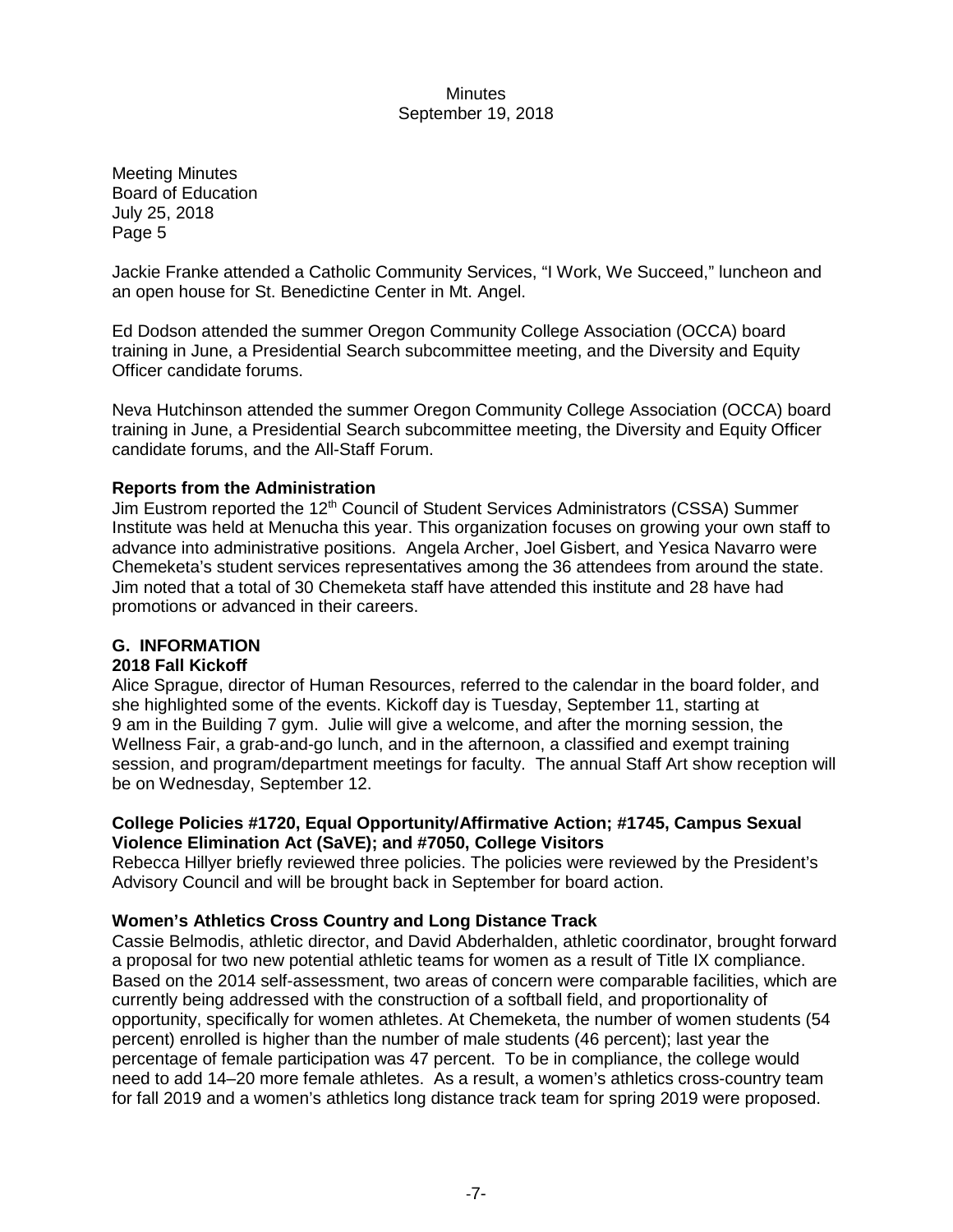Meeting Minutes Board of Education July 25, 2018 Page 6

Jackie Franke asked what type of research was done to choose these two areas. Cassie said the cost, the numbers and participation rates at local high schools, and the competition available from other colleges that have cross-country and long distance teams. Tennis was also considered, but there were very few tennis teams at the other colleges. It was noted that if a student does both cross-country and long distance track, they would be counted twice.

Other questions around the head coach salary and recruitment, how the college would handle a large number of female student athletes, and the interpretation and misinterpretation of Title IX, were asked and discussed. Board action will be requested at the September board meeting.

### **Equity Scorecard**

Julie Huckestein referred to the Equity Scorecard 2017–2018 Status handout in the board folder. The data for the scorecard has been monitored and maintained by the Diversity Advisory Council and shared with the Student Success and Completion Advisory Council to help make movement and improvements. Linda Herrera, diversity and equity officer, and Alice Sprague, HR director, reviewed the data under each objective.

### **H. STANDARD REPORTS**

#### **Personnel Report**

Jim Eustrom said the report stands as written.

### **Budget Status Report**

Miriam Scharer reported there is no budget status report since preparation for the annual audit report is underway. However, an in-progress fiscal-end budget update will be shared in September, and the final audit report will be shared in December. The Status of Investments report reflects a slight increase in interest rates.

Miriam referred to a handout in the board folder on Oregon Community Colleges 2018–2019 Tuition and Fees. Chemeketa is, again, at the lowest tuition rate. Miriam pointed out the statewide average is \$5,399 based on 45 credits. In comparison, Chemeketa is \$4,725 or \$674 below the statewide average. To bring it up to the statewide average, it would equate to about a \$15 per credit tuition increase and would put the college in the top end of the middle third (between Linn-Benton and Portland). A few other comparisons were also listed.

### **Purchasing Report**

Miriam reported a Request for Proposal (RFP) for Executive Recruitment Services for recruiting a new president will be advertised. The contract award will not require board approval, but it will be brought back as a Separate Action item at the September 5 board work session.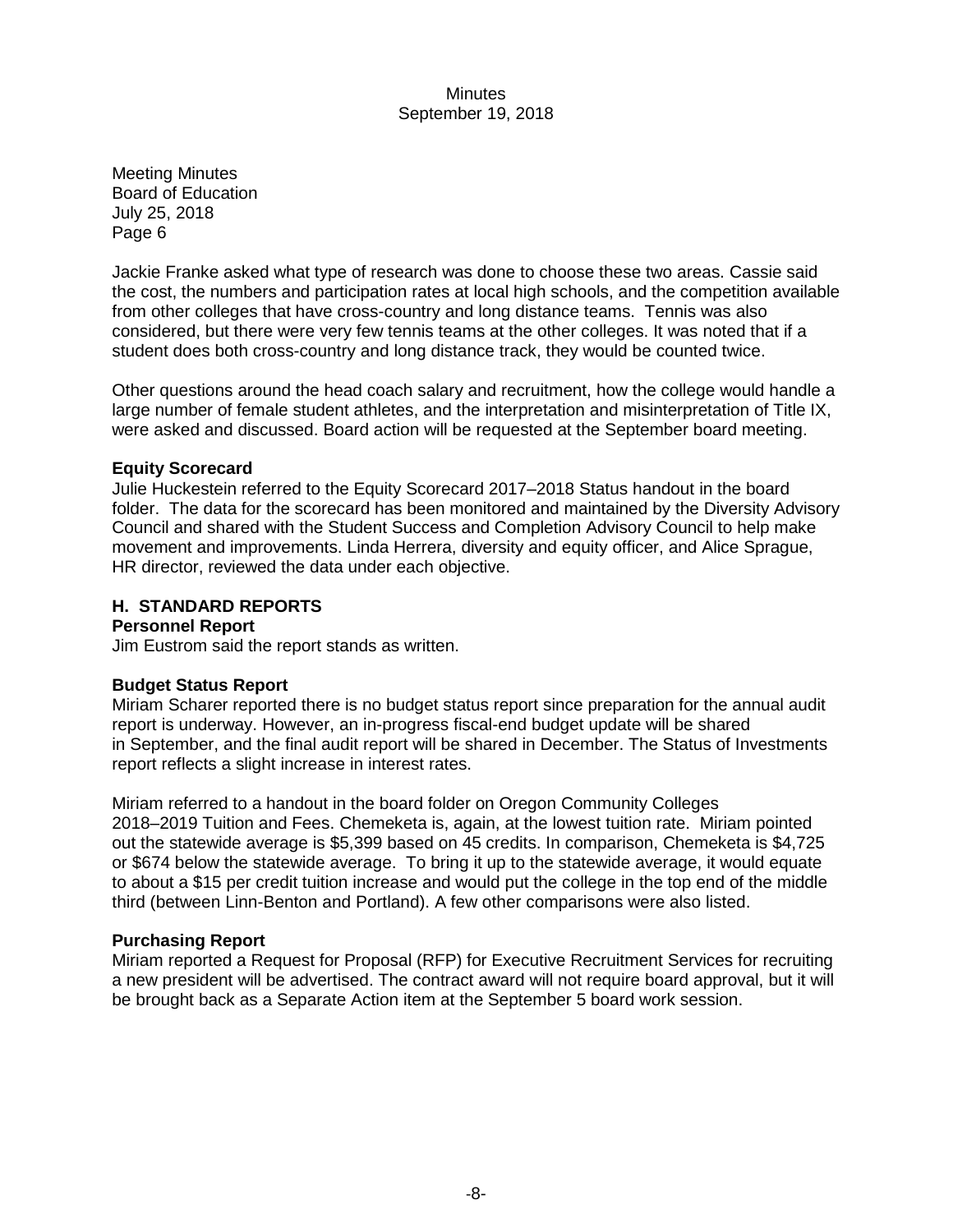Meeting Minutes Board of Education July 25, 2018 Page 7

Miriam referred to a green sheet in the board folder for Action Item No. 5, Approval of Santiam HVAC Improvement Contract Award. One response was received and awarded to C.J. Hanson Company, Inc., for \$205,527.

## **Capital Projects Report**

Rory Alvarez said the report stands as written with one addition. A full set of plans from Marion County for the easement on  $45<sup>th</sup>$  Street should be available and will be shared at the September board meeting. Julie Huckestein said this may require board action.

### **College Advancement Report April 2018–June 2018**

Jim Eustrom reported the College Advancement report includes two reports—Grant Activities and the Foundation Quarterly report—and both stand as written. Nancy Duncan, executive director of the Chemeketa Foundation, announced a benefit for the music program will be held on September 13 at Willamette Valley Vineyards, and she received a \$10,000 donation to help sponsor the event.

Jim Eustrom highlighted three entries in the Grant Activities report—the \$100,000 grant pending from Marion County Economic Development for the new proposed Diesel program; and the two grants for the Campus Compact of Oregon. One grant provides an AmeriCorps employee for the CAMP program and the other provides another AmeriCorps employee at the Woodburn Center.

# **Spring Term Enrollment Report**

Jim Eustrom reported in place of Fauzi Naas and briefly reviewed the headcount and FTE tables and charts. Spring reimbursable FTE is down 3 percent from last spring and unduplicated headcount was down 2.6 percent; year-to-date reimbursable FTE was down 3.7 percent and year-to-date unduplicated headcount was down 6.8 percent from last year.

### **Recognition Report**

Julie Huckestein acknowledged all the employees in the written report, and especially acknowledged the program reviews. Fifty-five (55) program reviews have been completed and there are only six more left to do and then the full cycle starts again. Program reviews are on a six-year cycle with the third year to look back at what has changed or improved.

### **I. SEPARATE ACTION**

## **Approval of Retirement Resolution No. 18-19-01, Donna R. Northey; and Resolution No. 18-19-02, Juliet M. Booth**

Ken Hector read the retirement resolution for Donna R. Northey.

Ken Hector moved and Ron Pittman seconded a motion to approve Retirement Resolution No. 18-19-01.

The motion CARRIED.